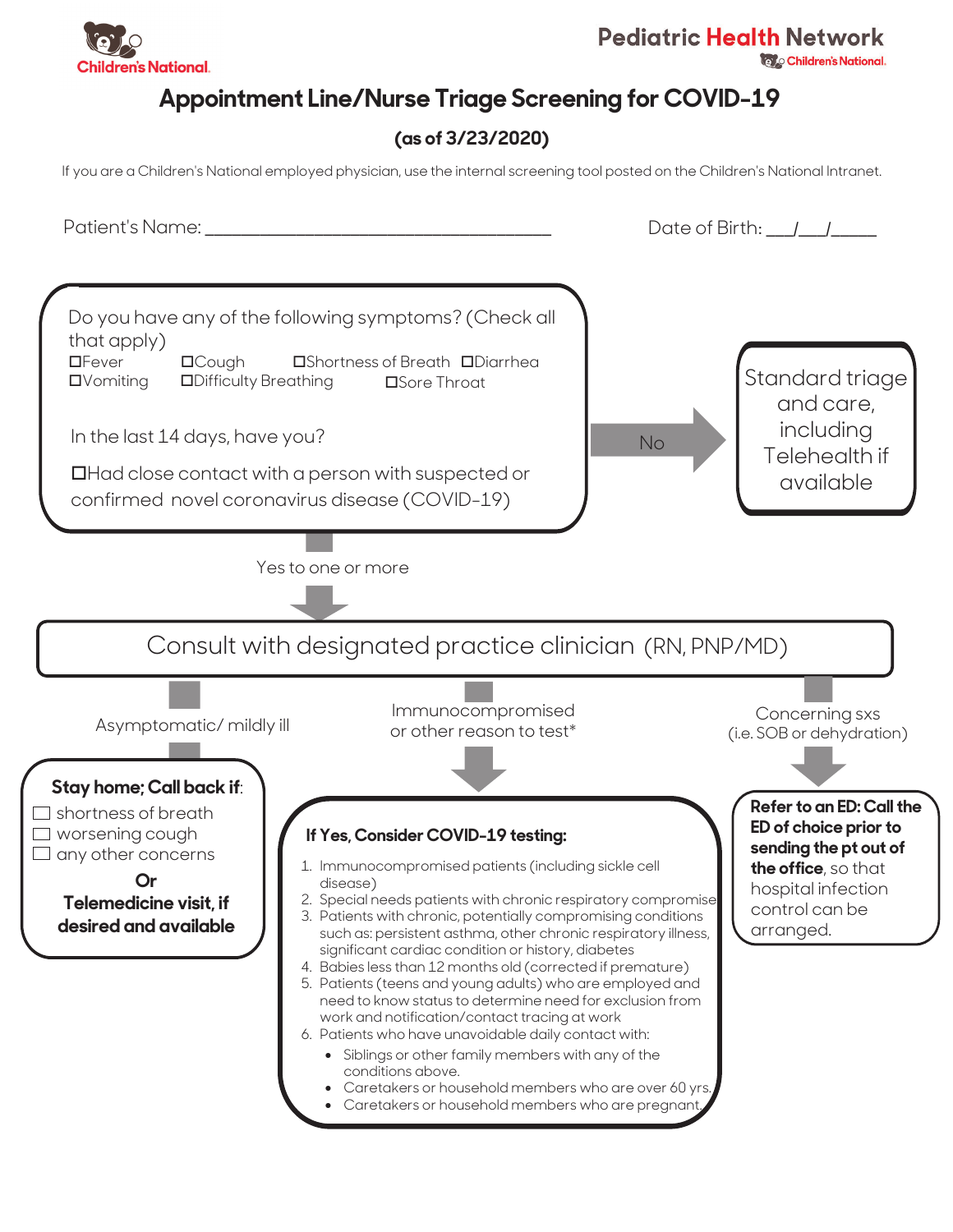

#### **Pediatric Health Network**

**Children's National.** 

## **211** Office Management of Potential COVID-19 PUI (as of 3/23/2020)

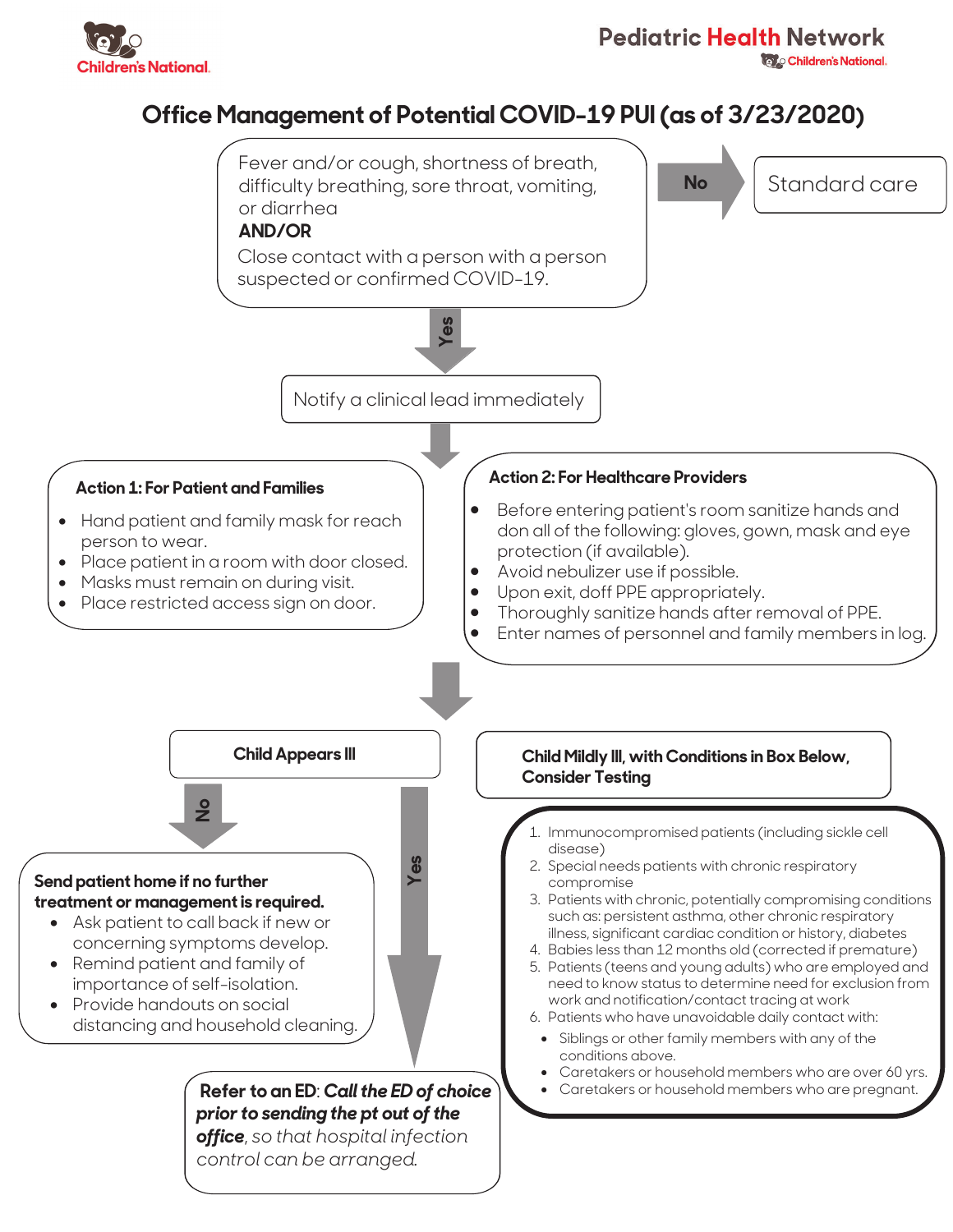

#### **Calling Emergency Departments**

If a patient screens positive and requires hospital level emergency department care, it is impertative that you call ahead to the hospital.\*\*\*

- Children's National Emergency Department Call the hospital operator  $\alpha$ t 202–476–5000.
- Holy Cross Hospital, Silver Spring Call the Emergency Department at 301-754-7000 and ask for the COVID-19 line.
- Anne Arundel Medical Center Call the Pediatric Emergency Department 443-481-6200 and ask to speak to a hospitalist.
- INOVA Children's Hospital at Fairfax Hospital Call the communications line at 703-776-2925.
- INOVA Children's Emergency Room at Fair Oaks Hospital Call 703-391-3842 and ask to speak to a doctor about a patient who's coming who has screened positive for possible COVID-19.
- INOVA Children's Emergency Room at Loudan Hospital Call 703-858-6048 and ask to speak with the Charge nurse or doctor.

\*\*\* This is not a complete list of hospitals in the DMV, but lists some hospitals in the region that provide pediatric Emergency Department and inpatient care.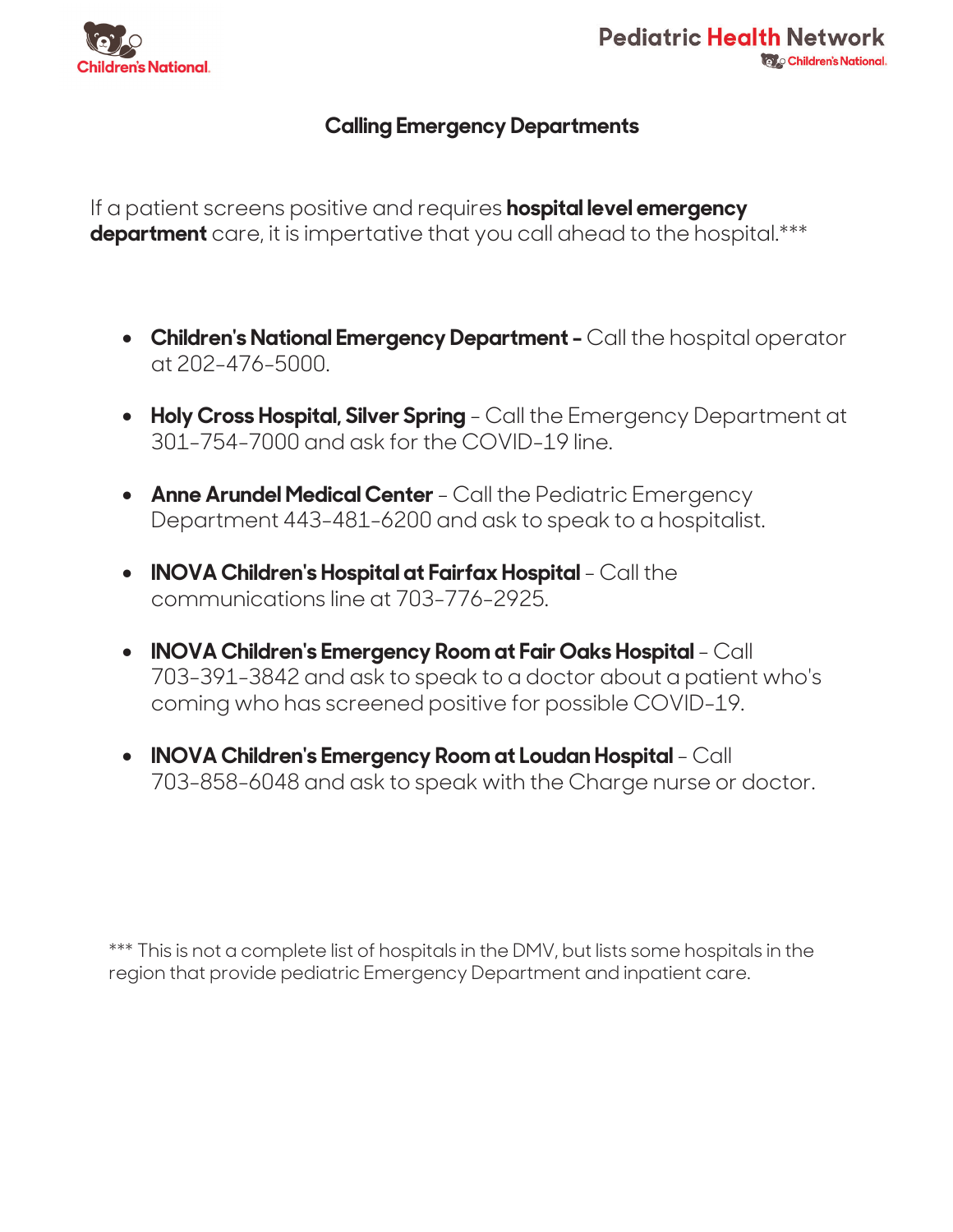

Sequencefor Donningand Doffing of Personal Protective Equipment

## **Donning**

Step 1: Gather Appropriate **PPF** 

Contact **Droplet** Airborne Gown Mask N95 or **PAPR** Gloves

Step 2: Gown On



Step 3: Mask/respirator and face shield on



Step 4: Gel/Wash hands



Step 5: Gloves on



# **Doffing**

Step 1: Gown and gloves off



Step 2: If needed, gel/ wash hands



Step 3: Faceshield, mask/ respirtator off



Step 4: Gel/wash hands

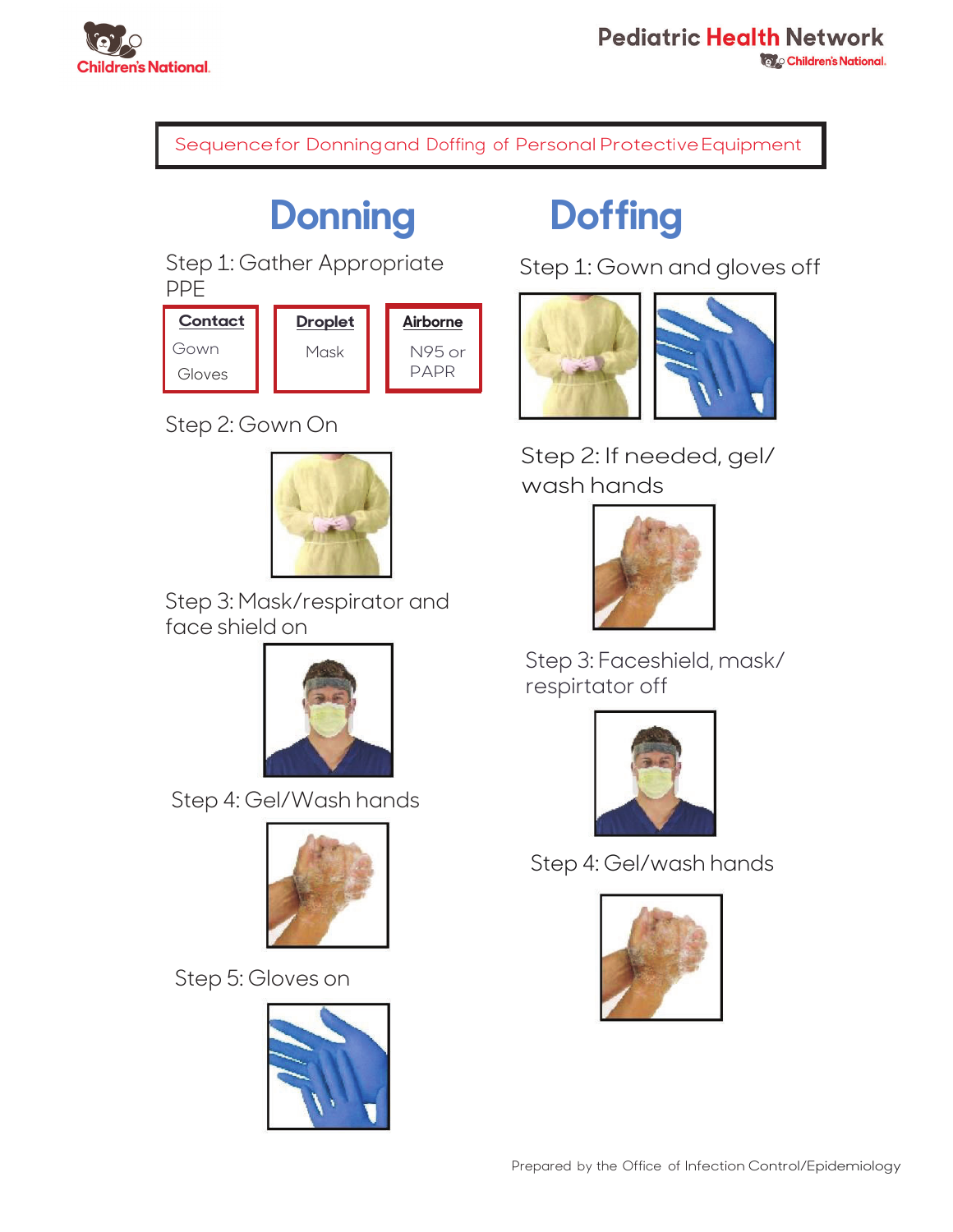

### **Additional COVID-19 Management Tips**

#### • Advice for patients coming in:

- o Advise patients when possible one parent, only patient(s) to be seen
- o Patients with asthma should bring in their metered dose inhaler
- Identify Patient Under Investigation (PUI): Follow appropriate Screening tool to identify patients that potentially meet exposure history and clinical symptom criteria.
- . Isolation: Immediately place patient and family in a single room with closed door. Patient and family should wear a mask over mouth and nose to contain secretions during the entire visit.
	- o Limit transport and movement of the patient outside of the room to medicallyessential purposes.
- . Only essential personnel can enter the room to minimize the number of HCW to enter the room
	- o Consider a dedicated HCW to minimize risk of transmission and exposure
	- o Each person entering the room must provide contact information and sign into the Log for Staff Contact
- . Hand Hygiene: sanitize or wash hands before and after all patient contact, contact with potentially infectious material, and before putting on and upon removal of PPE, including gloves.
- Avoid nebulizer use and MDI refer when needed
- Staff doing any swabs should be wearing full PPE gear (if available)
- Equipment decontamination:
	- o All non-disposable medical equipment used must be cleaned and disinfected using routine cleaning and disinfection procedures (e.g., using cleaners and water to pre-clean surfaces prior to applying an EPA-registered, hospitalgrade disinfectant\* to frequently touched surfaces or objects for appropriate contact times as indicated on the product's label) are appropriate for COVID-19
- $\bullet$  These products can be identified by the following claim: "[Product name] has demonstrated effectiveness against viruses similar to COVID-19 on hard nonporous surfaces. Therefore, this product can be used against COVID-19 when used in accordance with the directions for use against [name of supporting virus] on hard, non-porous surfaces." If there are no available EPA-registered products that have an approved emerging viral pathogen claim for COVID-19, products with label claims against human coronaviruses should be used according to label instructions.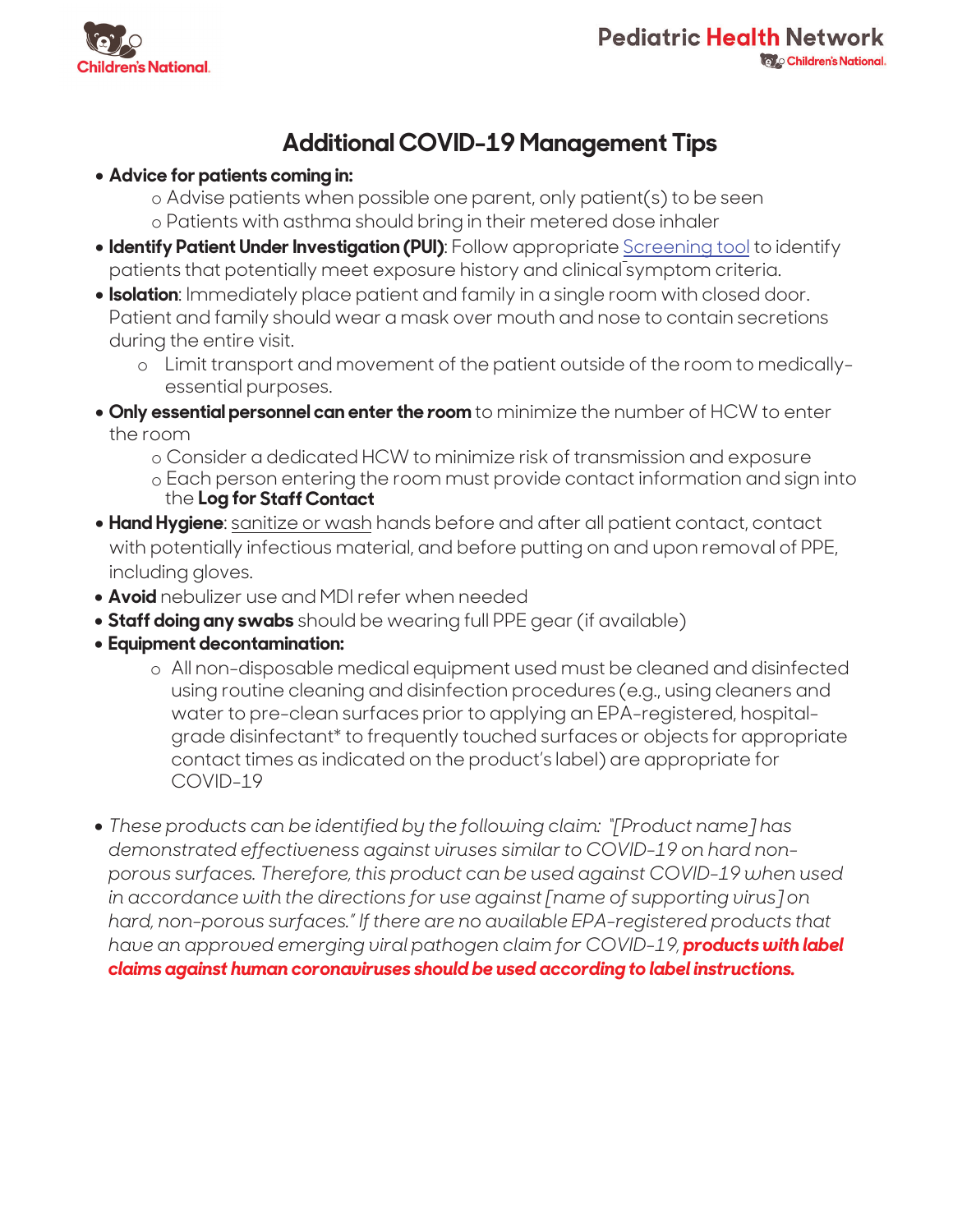

#### **How Best to Clean and Disinfect During COVID-19**

- Clean AND disinfect frequently touched surfaces daily. This includes tables, doorknobs, light switches, countertops, handles, desks, phones, keyboards, tablets, toilets, faucets, sinks, and frequently used toys as able.
- If surfaces are dirty, clean them first. Use detergent or soap and water prior to disinfection.

#### To disinfect:

Most common EPA-registered household disinfectants will work. Use disinfectants appropriate for the surface.

#### **Options for disinfectants include:**

- **Diluting your household bleach.** To make a bleach solution, mix:
	- o 5 tablespoons (1/3rd cup) bleach per gallon of water **OR**
	- o 4 teaspoons bleach per quart of water
- Follow application instructions and expiration date. Read the manufacturer's instructions for application, concentration, and ventilation. Check to ensure the product is not past its expiration date.
- Never mix household bleach with ammonia or any other cleanser. Unexpired household bleach will be effective against coronaviruses when properly diluted.
- Alcohol solutions. Ensure solution has at least 70% alcohol.
- Other common EPA-registered household disinfectants (Clorox or Lysol wipes, among many  $\bullet$ others...) Products with EPA approved emerging viral pathogens (see the link at the bottom of the page) are expected to be effective against COVID-19 based on data for harder to kill viruses.
- **Remember to wash your hands** thoroughly after using these products, or better yet, use  $\bullet$ gloves to protect your hands during use.

Link to list of EPA approved disinfectant products: https://www.epa.gov/pesticide-registration/list-n-disinfectants-useagainst-sars-cov-2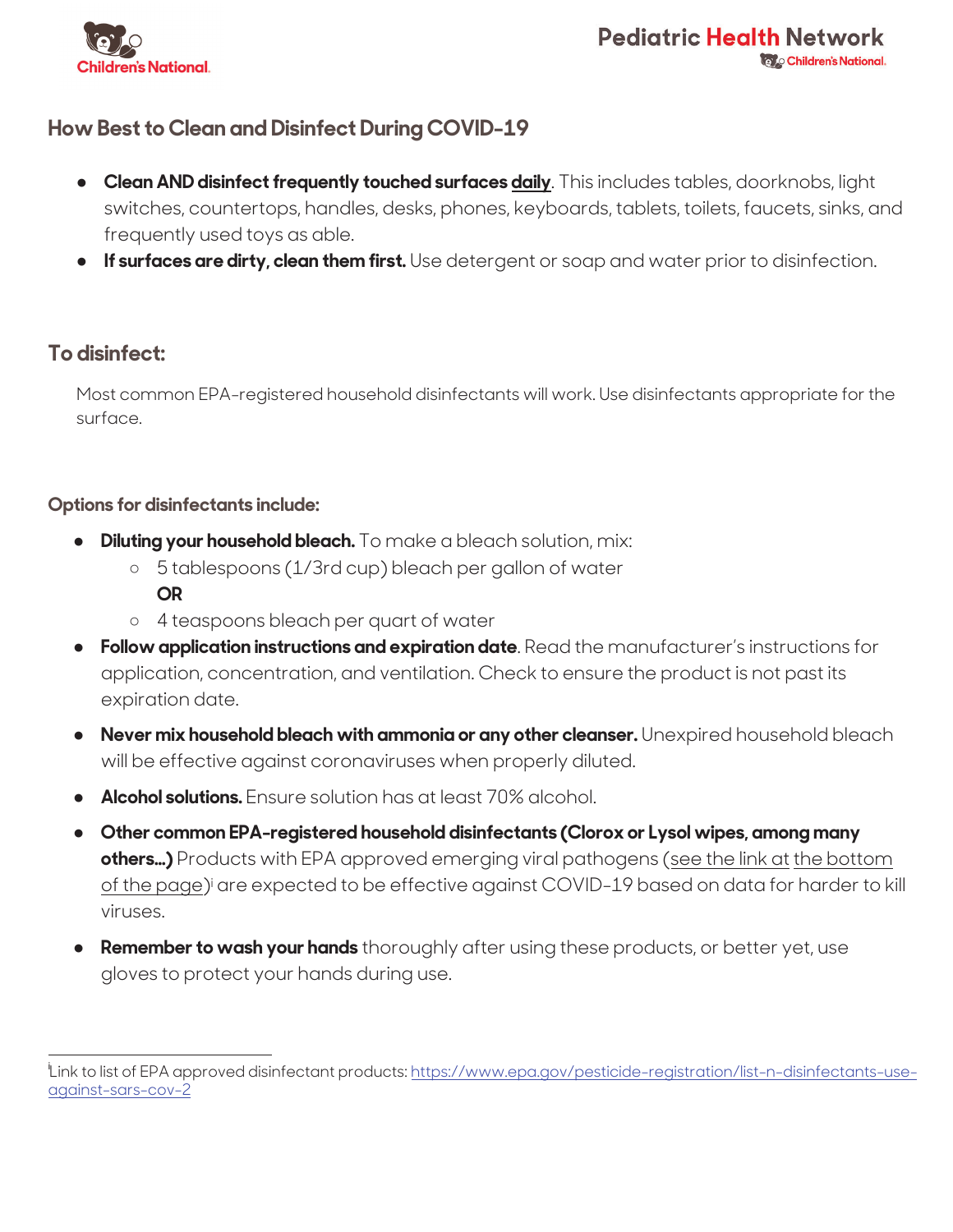

#### **How to Practice Social Distancing**

- 1. **Avoid large events.** Any gathering of people increases the chances of close contact with someone who may be sick.
- 2. **Avoid playdates (for now).** We do not recommend having playdates or sleepovers with other children, or visits with friends and non-immediate family members.
- 3. **Avoid interaction with the elderly.** As COVID-19 tends to be more dangerous for older people, we recommend using communication tools like FaceTime, Skype and text message as safe options for keeping in touch with grandparents This provides an added layer of protection for those at higher risk.
- 4. **Stay Active!** It is reasonable (and recommended!) to get outside for walks, runs, bike rides, hikes, nature walks, or other physical activity-- try to maintain at least 6 feet from other people. Getting outside will help you and your family relax during a stressful time! We recommend avoiding playground exposure as germs can live on metal and plastic surfaces for many hours.
- 5. **Reduce running errands**. Decrease the amount that you go to the grocery store, and try to go at less popular times, such as early in the morning or late at night.
- 6. **Eat at home or use delivery services.** Avoid spending time in restaurants, bars, movie theaters, coffee shops, etc. for now. Take-out options or doorstep delivery are better options, but may carry some risk of exposure.
- 7. We are all in this together! It takes all of us working together to slow the spread of this *virus and protect our more vulnerable populations!*

#### **Frequently Asked Questions**

**What does "isolation" mean?** When a person gets sick, they should avoid contact with others who are not sick

**What does "quarantine" mean?** When a person has been exposed to someone with a contagious illness, they should separate themselves from others while monitoring for symptoms.